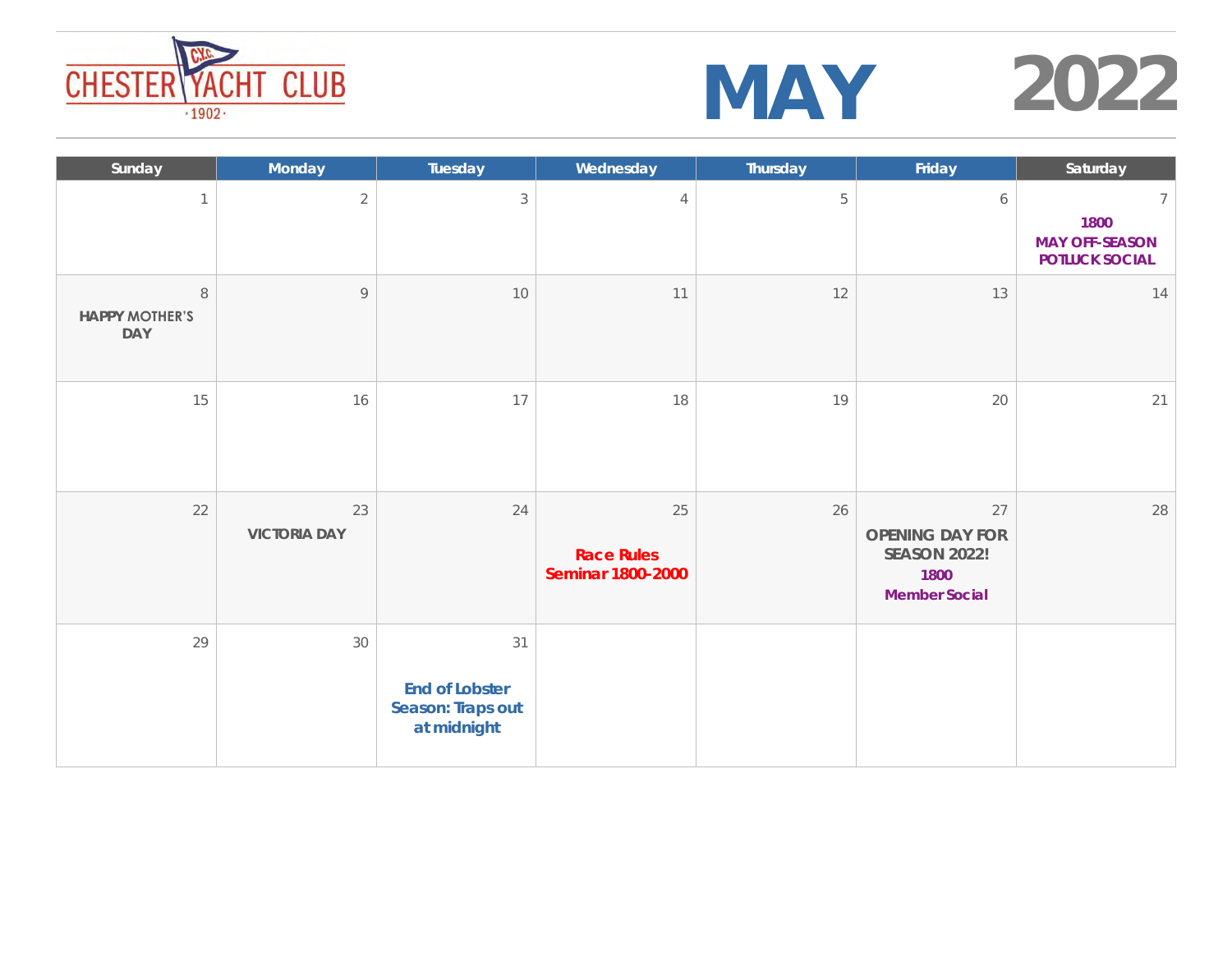# **CHESTER YACHT CLUB**<br> *CHESTER YACHT CLUB*



| Sunday                           | Monday                                                                                                                            | Tuesday                                                                   | Wednesday | Thursday                                                                                                                    | Friday                                                                     | Saturday                                                                                     |
|----------------------------------|-----------------------------------------------------------------------------------------------------------------------------------|---------------------------------------------------------------------------|-----------|-----------------------------------------------------------------------------------------------------------------------------|----------------------------------------------------------------------------|----------------------------------------------------------------------------------------------|
|                                  |                                                                                                                                   |                                                                           | 1         | Robinson Trophy 2<br>1 of 4<br>1825 IOD Start<br>1830 Spin/Non-Spin<br>1835 Spring Bluenose<br><b>BBQ 1700</b>              | 3<br>1800<br><b>Member Social</b>                                          | 1330<br>McNabb Trophy FFA<br>1335 Bluenose<br>Gordon Cup 1 & 2 of<br>6                       |
| 5                                | $\acute{\rm{o}}$                                                                                                                  | 7                                                                         | 8         | Robinson Trophy 9<br>$2$ of $4$<br>1825 IOD Start<br>1830 Spin/Non-Spin<br>1835 Spring Bluenose<br><b>BBQ 1700</b>          | 10<br>1800<br><b>Member Social</b>                                         | 1330<br>11<br>Spring Series FFA<br>1 & 2 of 4<br>1335 Bluenose<br>Gordon Cup 3 & 4 of        |
| 12                               | 13                                                                                                                                | 14                                                                        | 15        | Robinson Trophy 16<br>3 of 4<br>1825 IOD Start<br>1830 Spin/Non-Spin<br>1835 Spring Bluenose<br><b>BBQ 1700</b>             | 17<br>1800<br><b>Member Social</b><br><b>NEW MEMBERS</b><br><b>EVENING</b> | 18<br>1330<br>Spring Series FFA<br>3 & 4 of 4<br>1335 Bluenose<br>Gordon Cup 5 & 6 of        |
| 19<br><b>HAPPY FATHER'S DAY</b>  | <b>EARLY BIRD</b><br>20<br><b>Junior Sailing Program</b><br>June 20-24<br>$\bigtriangleup$ $\bigcap_{\text{SALING}}^{\text{CYC}}$ | 21                                                                        | 22        | Robinson Trophy 23<br>4 of 4<br>1825 IOD Start<br>1830 Spin/Non-Spin<br>1835 Spring Bluenose<br><b>BBQ 1700</b>             | 24<br>1800<br>Member Social                                                | 25<br>1330<br>Portsmouth Yardstick<br><b>All Fleets</b><br>1330<br><b>Chester IOD Racing</b> |
| 26<br>1330<br>Chester IOD Racing | <b>SESSION 1 Begins 27</b><br><b>Junior Sailing Program</b><br>June $27 -$ July 8                                                 | 28<br>1830<br><b>Bluenose Pearre Cup</b><br>$1$ of $4$<br><b>BBQ 1700</b> | 29        | Huntington Cup 30<br>1 of 4<br>1825 IOD Start<br>1830 Spin/Non-Spin<br>1835 Bluenose Sanye<br>Cup 1 of 4<br><b>BBQ 1700</b> |                                                                            |                                                                                              |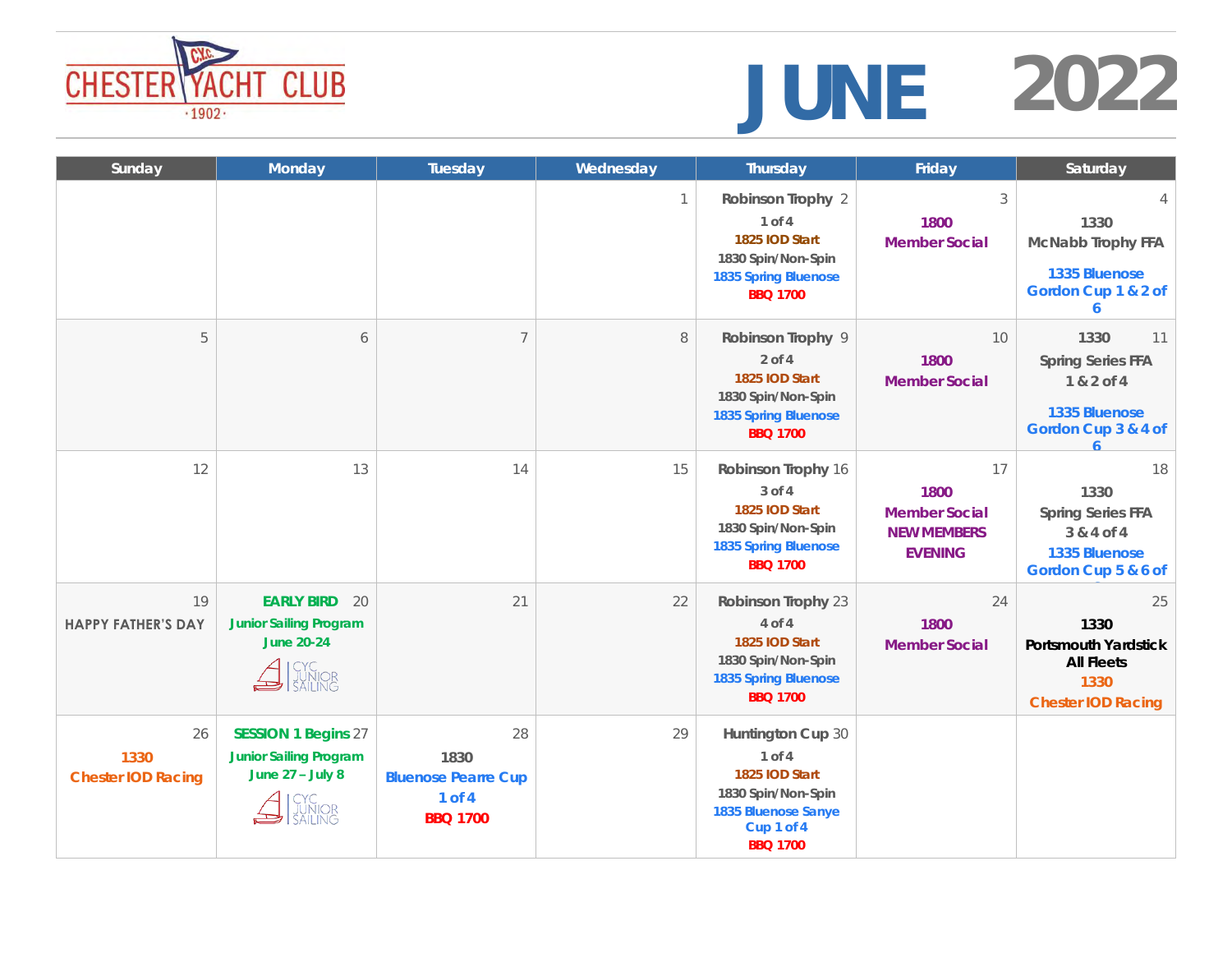#### **CANADA DAY ACTIVITIES: 0900-1000 PANCAKE BREAKFAST 2130-CANADA DAY FIREWORKS**

### **1030-1200 SCAVENGER HUNT 2000- CHESTER HARBOUR PARADE OF LIGHTS**

### **JULY2022**

| Sunday                                                                                                                   | Monday                                                                                                     | Tuesday                                                                   | Wednesday                    | Thursday                                                                                                                            | Friday                                                      | Saturday                                                                                                                                                                                     |
|--------------------------------------------------------------------------------------------------------------------------|------------------------------------------------------------------------------------------------------------|---------------------------------------------------------------------------|------------------------------|-------------------------------------------------------------------------------------------------------------------------------------|-------------------------------------------------------------|----------------------------------------------------------------------------------------------------------------------------------------------------------------------------------------------|
|                                                                                                                          |                                                                                                            |                                                                           |                              |                                                                                                                                     | CANADA DAY! 1<br>1330<br>Legion Trophy A&B<br>Distance Race | $\overline{2}$                                                                                                                                                                               |
| 1130<br>3<br>George Baker FFA<br>Distance Race<br>1330 Bluenose Mark<br>Dauphinee<br>1 & 2 of 6                          | <b>SESSION 1 Continues 4</b><br><b>Junior Sailing Program</b><br>June $27 -$ July 8                        | 5<br>1830<br><b>Bluenose Pearre Cup</b><br>$2$ of 4<br><b>BBQ 1700</b>    | 6                            | Huntington Trophy 7<br>$2$ of $4$<br>1825 IOD Start<br>1830 Spin/Non-Spin<br>1835 Bluenose Sanye Cup<br>$2$ of 4<br><b>BBQ 1700</b> | 8<br>1800<br><b>Member Social</b>                           | 1330<br>Q<br>4th Class Cup<br>1 & 2 of 4<br>1330<br>Chester IOD Racing<br><b>BROAD REACH 09:30</b>                                                                                           |
| 1330<br>10<br>4th Class Cup<br>3 & 4 of 4<br>1335 Bluenose Mark<br>Dauphinee<br>3 & 4 of 6<br>1330<br>Chester IOD Racing | <b>SESSION 2 Begins 11</b><br><b>Junior Sailing Program</b><br>July 11-22                                  | 12<br>1830<br><b>Bluenose Pearre Cup</b><br>$3$ of $4$<br><b>BBQ 1700</b> | 13                           | Huntington Trophy 14<br>3 of 4<br>1825 IOD Start<br>1830 Spin/Non-Spin<br>1835 Bluenose Sanye Cup<br>3 of 4<br><b>BBQ 1700</b>      | 15<br>1800<br><b>Member Social</b>                          | 1330<br>16<br>Anderson Trophy<br>A Class: Distance Race<br>2000-2200<br>Live MUSIC on the deck<br>by DARK & STORMY<br><b>Band</b><br>Fundraiser - Junior Sailing<br><b>BROAD REACH 09:30</b> |
| 17<br>1330<br><b>Bluenose Mark</b><br>Dauphine 5 & 6 of 6                                                                | <b>SESSION 2 Continues18</b><br><b>Junior Sailing Program</b><br>July 11 - 22<br>CYC<br>JUNIOR<br>SAILING  | 19<br>1830<br><b>Bluenose Isabel's</b><br>Cup                             | 20<br>1830<br>Novice Cup FFA | Huntington Trophy 21<br>4 of 4<br>1825 IOD Start<br>1830 Spin/Non-Spin<br>1835 Bluenose Sanye Cup<br>4 of 4<br><b>BBQ 1700</b>      | 22<br>1800<br><b>Member Social</b>                          | 1330<br>23<br>Inner Islands Race A&B<br>& Mother's Cup<br>1330 Chester IOD Racing<br><b>BROAD REACH 09:30</b><br>PRIVATE RENTAL 1800                                                         |
| 1330<br>24<br><b>Bluenose Sunday Racing</b><br>1330 Chester IOD Racing<br>1400-1600 AFTERNOON<br><b>TEA SOCIAL</b>       | <b>SESSION 3 Begins 25</b><br><b>Junior Sailing Program</b><br>July 25 - August 5                          | 26<br>1830<br><b>Bluenose Pearre Cup</b><br>4 of 4<br><b>BBQ 1700</b>     | 27                           | Mather Cup<br>28<br>1 of 4<br>1825 IOD Start<br>1830 Spin/Non-Spin<br>1835 Bluenose 1 of 4<br><b>BBQ 1700</b>                       | 1800<br>29<br><b>Member Social</b>                          | 30<br><b>MARITIME</b><br><b>BLUENOSE</b><br><b>CHAMPIONSHIPS</b><br>BROAD REACH 09:30                                                                                                        |
| <b>MARITIME</b><br>31<br><b>BLUENOSE</b><br><b>CHAMPIONSHIPS</b><br>**VICE COMMODORE<br>PICNIC SOCIAL                    | SUN JULY 31ST:<br><b>VICE COMMODORE</b><br>PICNIC SOCIAL on<br>QUAKER ISLAND--Watch<br>for details to come |                                                                           |                              |                                                                                                                                     |                                                             |                                                                                                                                                                                              |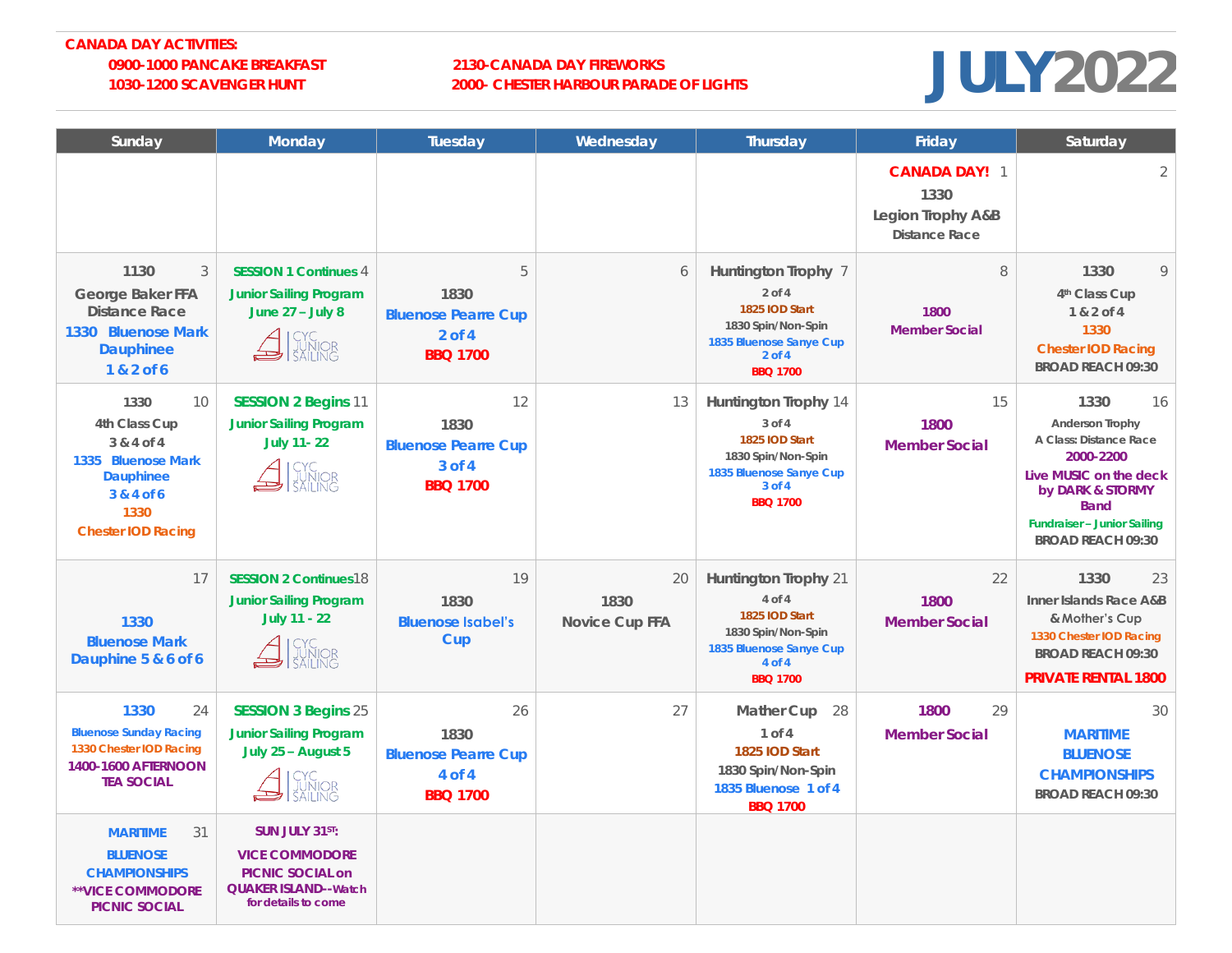| <b>CHESTER\YACHT</b><br><b>CLUB</b><br>.1902.                                                                                                              |                                                                                                                                                                        |                                                                                                                                              |                                                                                                                                                                                                         | <b>AUGUST</b>                                                                                                                                              |                                                                                                           |                                                                                 |  |
|------------------------------------------------------------------------------------------------------------------------------------------------------------|------------------------------------------------------------------------------------------------------------------------------------------------------------------------|----------------------------------------------------------------------------------------------------------------------------------------------|---------------------------------------------------------------------------------------------------------------------------------------------------------------------------------------------------------|------------------------------------------------------------------------------------------------------------------------------------------------------------|-----------------------------------------------------------------------------------------------------------|---------------------------------------------------------------------------------|--|
| Sunday                                                                                                                                                     | Monday                                                                                                                                                                 | Tuesday                                                                                                                                      | Wednesday                                                                                                                                                                                               | Thursday                                                                                                                                                   | Friday                                                                                                    | Saturday                                                                        |  |
|                                                                                                                                                            | Civic Holiday 1<br><b>SESSION 3 Continues</b><br><b>Junior Sailing Program</b><br>July 25 - August 5                                                                   | $\overline{2}$<br>1830<br><b>Bluenose August</b><br>Cup 1 of 6<br><b>BBQ 1700</b>                                                            | 3                                                                                                                                                                                                       | Mather Cup 4<br>2 of 4<br>1825 IOD Start<br>1830 Spin/Non-Spin<br>1835 Bluenose 2 of 4<br><b>BBQ 1700</b>                                                  | 5<br>1800<br><b>Member Social</b><br>1830<br>Commodore Cup                                                | 6<br>1330<br><b>Chester IOD Racing</b>                                          |  |
| 1130<br>7<br>Outer Islands Race<br>1330 Middle Islands Race<br>1335 Bluenose Distance<br>Race<br>1330<br>Chester IOD Racing                                | 8                                                                                                                                                                      | 9                                                                                                                                            | 10<br><b>CHESTER RACE WEEK</b>                                                                                                                                                                          | 11<br><b>CHESTER RACE WEEK</b>                                                                                                                             | 12<br><b>CHESTER RACE WEEK</b>                                                                            | 13<br><b>CHESTER RACE WEEK</b>                                                  |  |
| 14<br><b>CLUB</b><br><b>CLOSED</b><br>No Tender Service                                                                                                    | 15<br><b>SESSION 4 Begins</b><br><b>Junior Sailing Program</b><br>August 15 - 26                                                                                       | 16<br>1830<br><b>Bluenose August</b><br>Cup 2 of 6<br><b>BBQ 1700</b>                                                                        | 17                                                                                                                                                                                                      | Mather Cup 18<br>$3$ of $4$<br>1825 IOD Start<br>1830 Spin/Non-Spin<br>1835 Bluenose 3 of 4<br><b>BBQ 1700</b>                                             | <b>Chester Classics 19</b><br>Regatta Weekend<br>1800<br><b>COMMODORE</b><br><b>DINNER - PIG ROAST</b>    | <b>Chester Classics 20</b><br>Regatta Weekend<br>1330<br>1919 Cup A Class       |  |
| <b>Chester Classics 21</b><br>Regatta Weekend<br>1330<br><b>Bluenose August Cup</b><br>$3$ of 6                                                            | <b>SESSION 4 Continues 22</b><br><b>Junior Sailing Program</b><br>August 15 - 26<br>$\triangle$<br><b>OPTI NATIONALS</b><br><b>CHAMPIONSHIP</b><br>LYC/CYC (Aug 22-26) | 1830<br>23<br><b>Bluenose August</b><br>Cup 4 of 6<br><b>BBQ 1700</b><br><b>OPTI NATIONALS</b><br><b>CHAMPIONSHIP</b><br>LYC/CYC (Aug 22-26) | 24<br><b>OPTI NATIONALS</b><br><b>CHAMPIONSHIP</b><br>LYC/CYC (Aug 22-26)                                                                                                                               | 25<br>Mather Cup 4 of 4<br>1825 IOD Start<br>1830 Spin/Non-Spin<br>1835 Bluenose 4 of 4<br><b>BBQ 1700</b><br><b>OPTI NATIONALS</b><br><b>CHAMPIONSHIP</b> | 26<br>1800<br><b>Member Social</b><br><b>OPTI NATIONALS</b><br><b>CHAMPIONSHIP</b><br>LYC/CYC (Aug 22-26) | 27<br>1330 Feader Cup<br>A&B<br>1 & 2 of 4<br>1330<br><b>Chester IOD Racing</b> |  |
| 1330<br>28<br>Feader Cup A&B<br>3 & 4 of 4<br>1335 Bluenose August<br>Cup 5 of 6<br>1330<br>Chester IOD Racing<br>1400-1600 AFTERNOON<br><b>TEA SOCIAL</b> | 29                                                                                                                                                                     | 30<br>1830<br><b>Bluenose August</b><br>Cup 6 of 6<br><b>BBQ 1700</b>                                                                        | 31<br>49er 49erFX Nacra 17<br>2022 WORLD<br><b>CHAMPIONSHIPS</b><br>Aug 31 - Sept 5<br>St Margarets, NS<br>49er - 49erFX - Nacra 17<br><b>2022 WORLD</b><br><b>CHAMPIONSHIPS</b><br>NOVA SCOTIA, CANADA |                                                                                                                                                            |                                                                                                           |                                                                                 |  |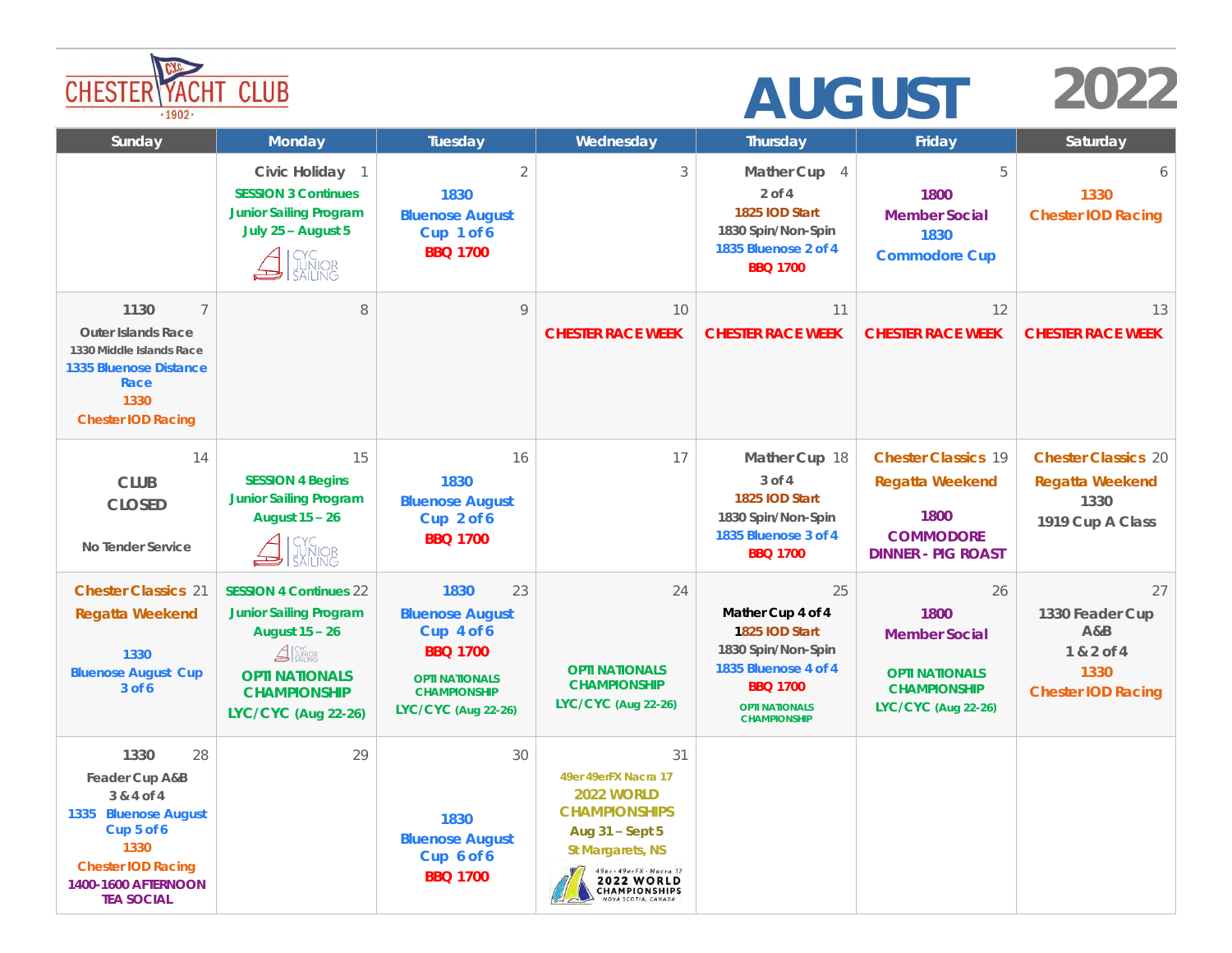

### **CHESTER YACHT CLUB**<br> **September** 2022

| Sunday                                                                          | Monday                                                                          | Tuesday | Wednesday      | Thursday                                                                                                                                     | Friday                                                                      | Saturday                                                                                                   |
|---------------------------------------------------------------------------------|---------------------------------------------------------------------------------|---------|----------------|----------------------------------------------------------------------------------------------------------------------------------------------|-----------------------------------------------------------------------------|------------------------------------------------------------------------------------------------------------|
| *Note the earlier start<br>times for Thursday<br>evening racing in<br>September |                                                                                 |         |                | Guv'y Cup<br>$\overline{1}$<br>1 of 4<br>1815 IOD Start<br>1820 Spin/Non-Spin<br>1825 Bluenose Start<br><b>BBQ 1700</b>                      | $\overline{2}$<br>LYC One Design<br>Regatta<br>1800<br><b>Member Social</b> | <b>KAYAK Triathlon 3</b><br>1330<br><b>Fall Bluenose Sat</b><br>Racing 1 of 4<br>LYC One Design<br>Regatta |
| $\overline{4}$<br>LYC One Design<br>Regatta                                     | <b>LABOUR DAY</b><br>5<br>1330<br>One Guinea Cup<br>A&B<br><b>Distance Race</b> | 6       | $\overline{7}$ | Guv'y Cup<br>$\,8\,$<br>$2$ of $4$<br>1815 IOD Start<br>1820 Spin/Non-Spin<br>1825 Bluenose Start<br><b>BBQ 1700</b>                         | 9<br>1800<br><b>Member Social</b>                                           | 1330<br>10<br>Autumn Cup A&B<br>1 & 2 of 4<br>1335<br><b>Fall Bluenose Sat</b><br>Racing 2 of 4            |
| 11                                                                              | 12                                                                              | 13      | 14             | Guv'y Cup<br>15<br>3 of 4<br>1815 IOD Start<br>1820 Spin/Non-Spin<br>1825 Bluenose Start<br><b>BBQ 1700</b>                                  | 16<br>1800<br><b>Member Social</b>                                          | 1330<br>17<br>Autumn Cup A&B<br>3 & 4 of 4<br>1335<br><b>Fall Bluenose Sat</b><br>Racing 3 of 4            |
| 18                                                                              | 19                                                                              | 20      | 21             | Guv'y Cup<br>22<br>4 of 4<br>1815 IOD Start<br>1820 Spin/Non-Spin<br>1825 Bluenose Start<br><b>BBQ 1700</b>                                  | 23<br>1800<br><b>Member Social</b>                                          | 1330<br>24<br>RUM RACE FFA<br>1335<br><b>Fall Bluenose Sat</b><br>Racing 4 of 4                            |
| 25                                                                              | 26                                                                              | 27      | 28             | ABF<br>29<br><b>ABSOLUTE BLOODY</b><br>FINAL Thursday race<br>1815 IOD Start<br>1820 Spin/Non-Spin<br>1825 Bluenose Start<br><b>BBQ 1700</b> | 30<br>1800<br><b>Member Social</b>                                          |                                                                                                            |

**Guv'y Cups: Spin/No-Spin; IOD & Bluenose sponsored by SOUTH SHORE MARINE! Thank You!**